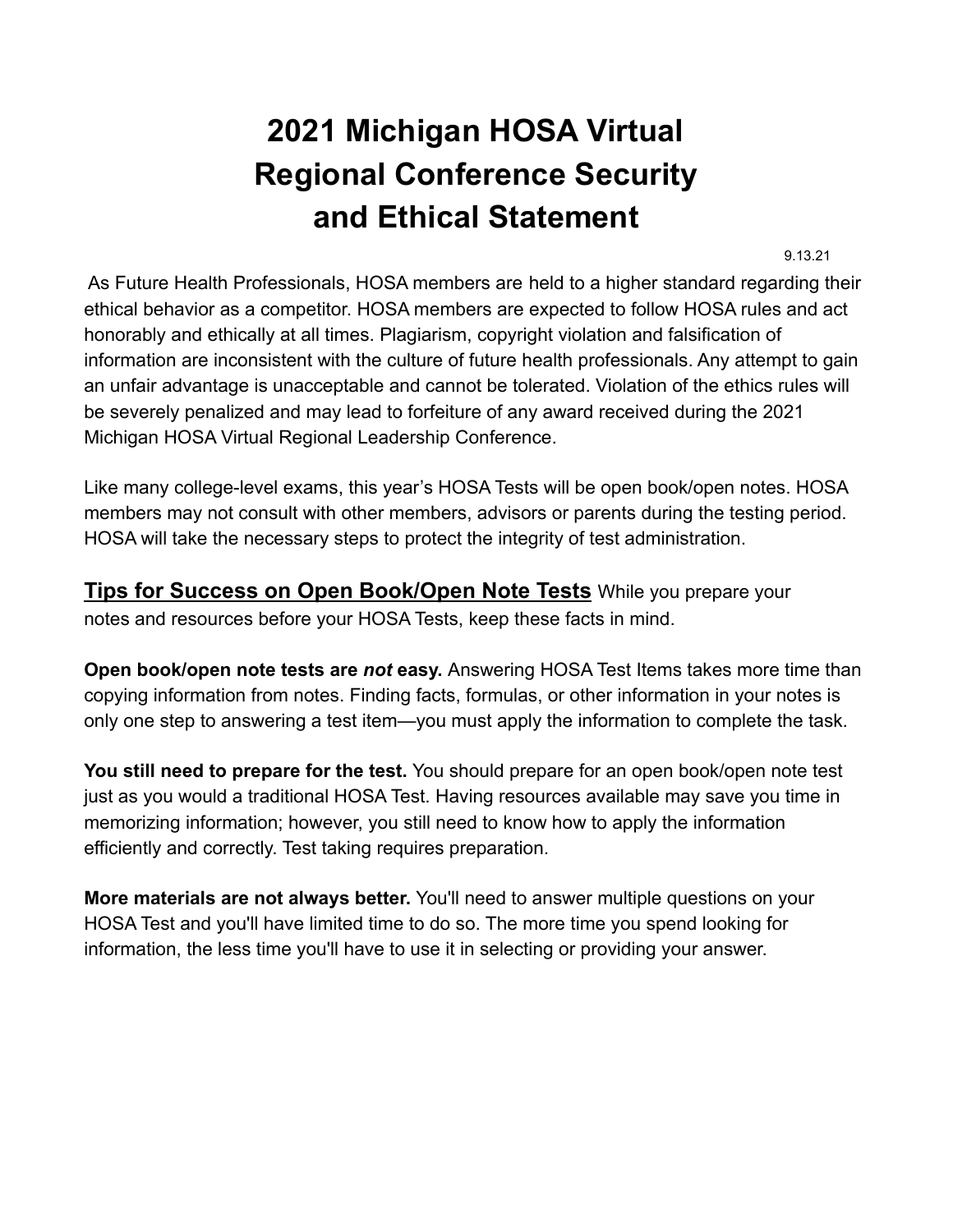**You should not copy responses from notes or resources.** We designed this year's HOSA Tests knowing you have access to your notes and resources, so the test questions will ask you to apply concepts you may have in your notes and resources in different ways. Copying what you have done in the past will not produce a satisfactory answer.

**Your study notes are better than internet searches.** The internet can be an excellent source of data and facts, but it's also a source of misinformation, diverging opinions, and manipulated content. In the experience of our instructors, members taking open book/open note tests who try to find the answer on the internet often earn fewer points than students who use their time to apply their own learning to develop a logical response.

**Collaborating with others is** *not* **considered acceptable open notes:** HOSA Tests give you an opportunity to show *your* mastery of a subject—not someone else's. It is strictly forbidden to give or receive aid during the Test. Any students found using the work of others, exchanging or sharing information on test topics, collaborating via any online platform, or soliciting tips for problem-solving approaches will be investigated for violating test security.

We are confident that the vast majority of HOSA members will follow the rules for taking HOSA tests through the Testing Center. For the small number of HOSA members who may try to gain an unfair advantage, we have a comprehensive and strict set of protocols to prevent and detect cheating. We are keeping some of these protocols confidential to maximize their effectiveness. Others are listed here.

## **We Designed the Tests with Security in Mind**

• Tests will be taken on the same day during posted times. Competitors may not take the test any earlier or later than the scheduled time.

## **We Use Tools to Detect Plagiarism**

• We're using a range of digital security tools and techniques, including plagiarism detection software and post-administration analytics, to protect the integrity of the tests.